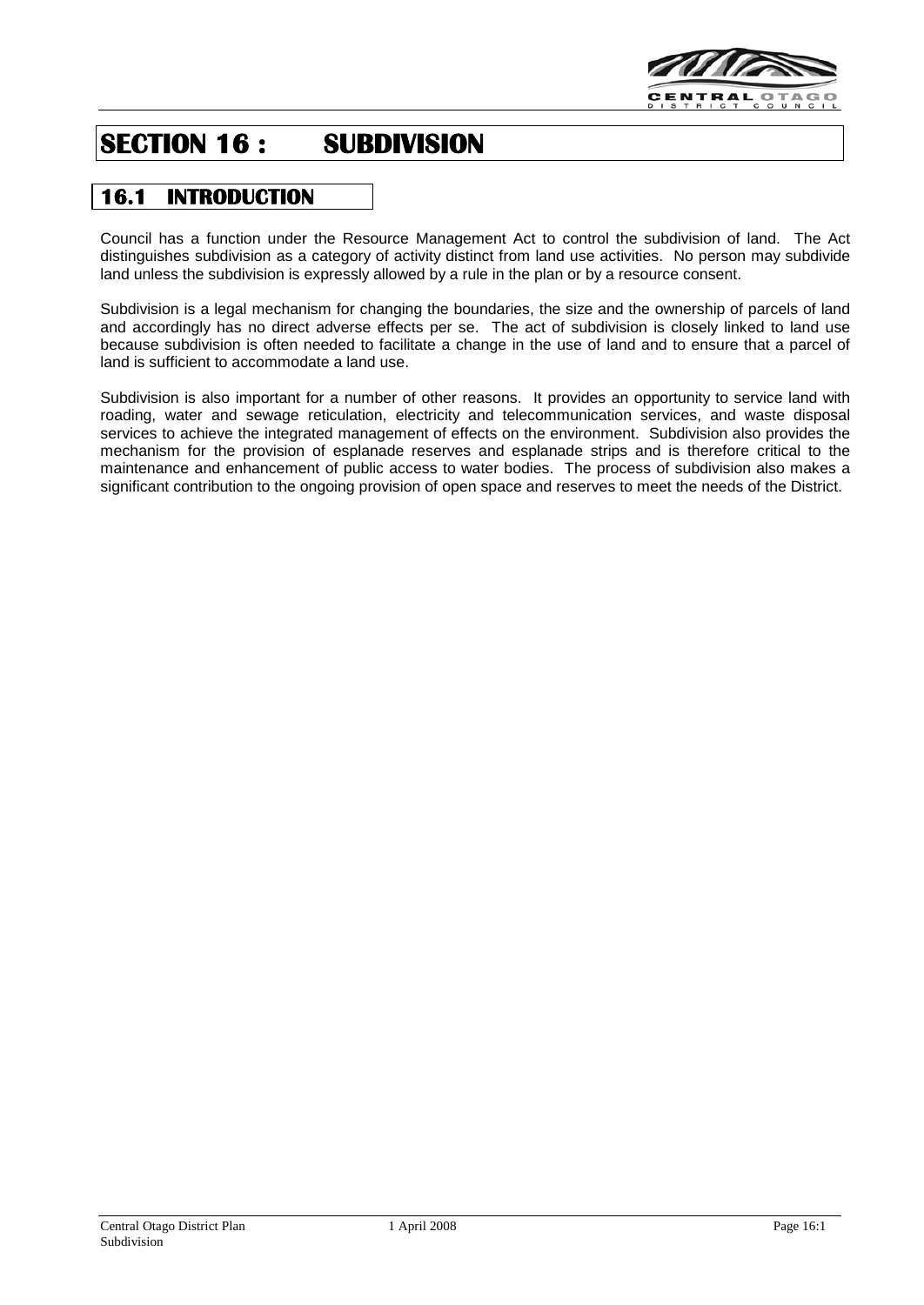

# **16.2 ISSUES**

The following issues are of specific relevance to subdivision. The issues set out in Section 15.2 of the Financial Contributions section of this Plan are also relevant to subdivision.

#### **16.2.1 Intensification of Development**

**Subdivision often leads to more intensive development of land. This can have adverse effects on:**

- **(a) Public services, infrastructure and utilities and their efficient management.**
- **(b) The recreation resources of the District.**
- **(c) Landscape, heritage and amenity values.**
- **(d) Areas of significant indigenous vegetation and habitats of indigenous fauna, and significant habitats of statutorily managed sports fish and game.**
- **(e) The life supporting capacity of soil and water.**
- **(f) Public access to the District's reserves, water bodies, other public lands and natural and physical resources.**

#### **Explanation**

Subdivision, particularly in urban areas or on the fringe of urban areas can have a significant effect on public services such as water, stormwater, sewer reticulation, electricity and telephone reticulation, and the roading network. Inappropriate subdivision can create pressure to extend services to a level where the general public cannot sustain them.

Closer settlement of land which occurs as a result of subdivision also increases the pressure on the District's recreational facilities and can reduce environmental quality particularly in terms of landscape and amenity values.

Public access to recreational resources (particularly water resources) can be restricted as land use intensifies. This is because people accessing these resources will generally have less effect on the occupants of large properties than people living on smaller properties. Furthermore, negotiating public access rights is more difficult when dealing with a large number of separate landowners.

The servicing of subdivisions may also involve discharges to land or water which can significantly affect the sustainable management of the District's natural and physical resources. Consent in these circumstances may be required from the Regional Council.

#### **16.2.2 Hazards**

**Subdivision that has the effect of intensifying future land use may also increase the number of people and/or activities that are at risk from the effects of hazards.**

#### **Explanation**

Subdivision often creates the opportunity for closer settlement. Subdivision will require closer scrutiny when it involves areas of land that are potentially at risk from a hazard.

*Cross Reference Objectives 16.3.1, 16.3.2, 16.3.4 to 16.3.11*

*Cross Reference Objective 16.3.3 Section 17 Hazards*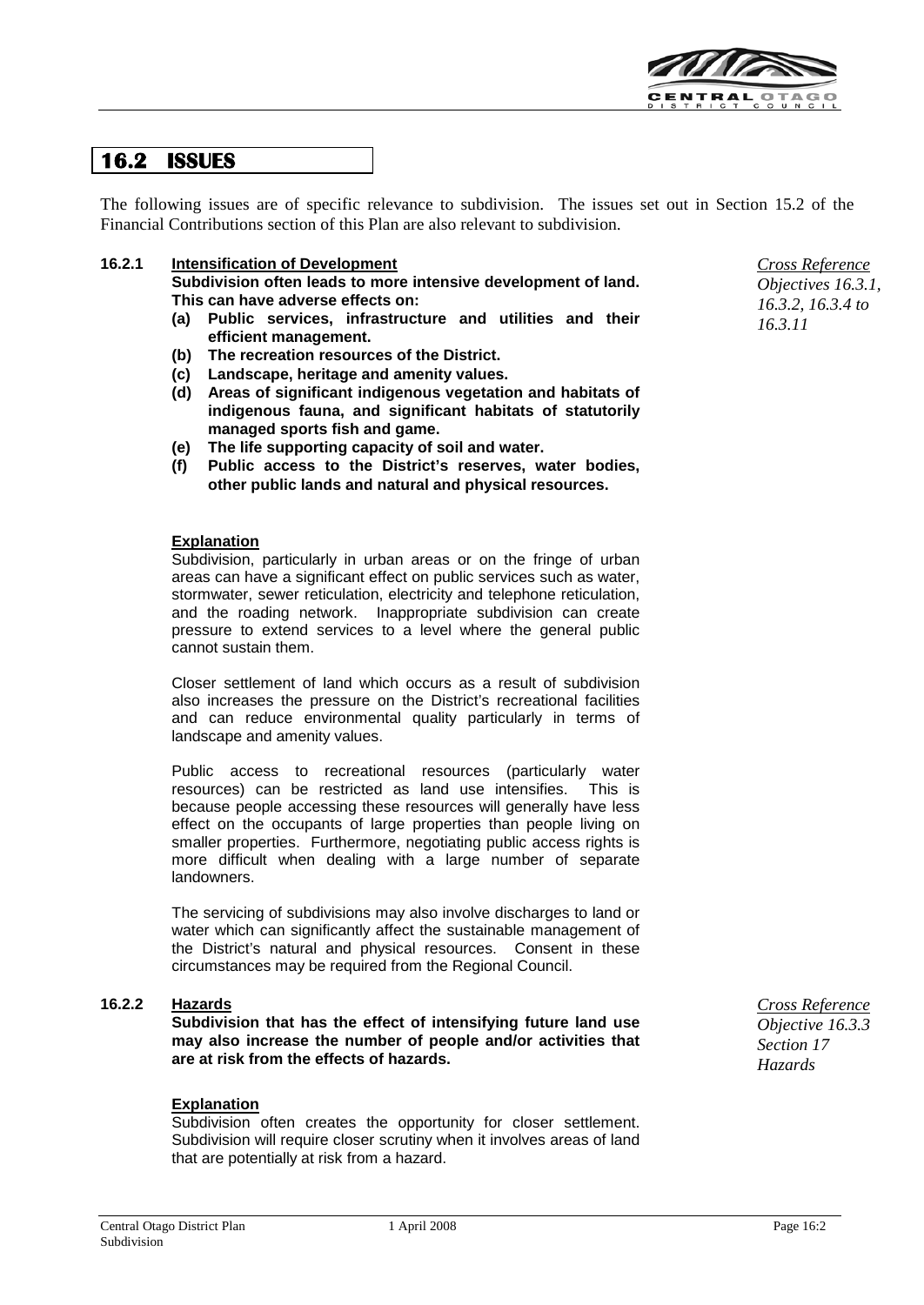

# **16.3 OBJECTIVES**

The objectives set out in this section are specific to subdivision. The objectives set out in Section 15.3 of the Financial Contributions section of this Plan are also relevant.

| 16.3.1 | <b>Objective - Adverse Effects on the Roading Network</b>         | $\overline{C}$ |
|--------|-------------------------------------------------------------------|----------------|
|        | To ensure that subdivision avoids, remedies or mitigates          | Is.            |
|        | adverse effects on the safe and efficient operation of the        | P <sub>0</sub> |
|        | District's roading network.                                       | 16             |
| 16.3.2 | <b>Objective - Services and Infrastructure</b>                    | $\overline{C}$ |
|        | To ensure that subdivisions provide all necessary services and    | Is.            |
|        | infrastructure without adversely affecting the public interest    | P <sub>0</sub> |
|        | and the ongoing viability of those services and infrastructure.   | 16             |
| 16.3.3 | <b>Objective - Hazards</b>                                        | $\overline{C}$ |
|        | To ensure that subdivision does not facilitate development that   | Is.            |
|        | may potentially be at risk from hazards.                          | P <sub>0</sub> |
|        |                                                                   | Se             |
|        |                                                                   | H <sub>0</sub> |
| 16.3.4 | <b>Objective - Amenity Values</b>                                 | $\overline{C}$ |
|        | To ensure, where appropriate, that amenity values of the          | Is.            |
|        | District created by the open space, landscape and natural         | P <sub>0</sub> |
|        | character values, and areas of significant indigenous vegetation, | 16             |
|        | significant habitat of statutorily managed sports fish and game   | (R)            |
|        | are not adversely affected by subdivision.                        | A <sub>I</sub> |
| 16.3.5 | <b>Objective - Water and Soil Resources</b>                       | $\overline{C}$ |
|        | To ensure that subdivision does not facilitate development that   | Is.            |
|        | may compromise the life-supporting capacity of the District's     | P <sub>0</sub> |
|        | water and soil resources.                                         | 4.4            |
|        |                                                                   | Re             |
| 16.3.6 | <b>Objective - Heritage Values</b>                                | $\overline{C}$ |
|        | To ensure that subdivision does not facilitate development that   | Is.            |
|        | may adversely affect heritage and cultural values including       | P <sub>0</sub> |
|        | cultural values of importance to Kai Tahu ki Otago.               | 16             |
|        |                                                                   | Se             |
|        |                                                                   | $B_l$          |
|        |                                                                   | an             |
|        |                                                                   | $H_0$          |
| 16.3.7 | <b>Objective - Open Space, Recreation and Reserves</b>            | C <sub>1</sub> |
|        | To ensure that subdivision contributes to the open space,         | Is.            |
|        | recreation and reserve needs of the community.                    | P <sub>0</sub> |
| 16.3.8 | <b>Objective - Public Access</b>                                  | C <sub>1</sub> |
|        | To ensure, where appropriate, that subdivision maintains and      | Is.            |
|        | where appropriate enhances public access:                         | P <sub>0</sub> |
|        | To and along the margins of the District's lakes and<br>(a)       | 16             |

**rivers. (b) To the District's reserves and areas of public open space.**

*Cross Reference Issue 16.2.1 Policies 16.4.1, 16.4.2*

*Cross Reference Issue 16.2.1 Policies 16.4.3, 16.4.5*

*Cross Reference Issue 16.2.2 Policy 16.4.8 Section 17 Hazards*

*Cross Reference Issue 16.2.1 Policies 16.4.4, 16.4.7, 4.4.10 (Rural Resource Area)*

*Cross Reference Issue 16.2.1 Policies 16.4.4, 4.4.10 (Rural Resource Area)*

### *Cross Reference Issue 16.2.1 Policies 16.4.7, 16.4.10 Section 14 Buildings, Sites and Trees of Heritage Value*

*Cross Reference Issue 16.2.1 Policy 16.4.7*

*Cross Reference Issue 16.2.1 Policies 16.4.7, 16.4.9 to 16.4.11*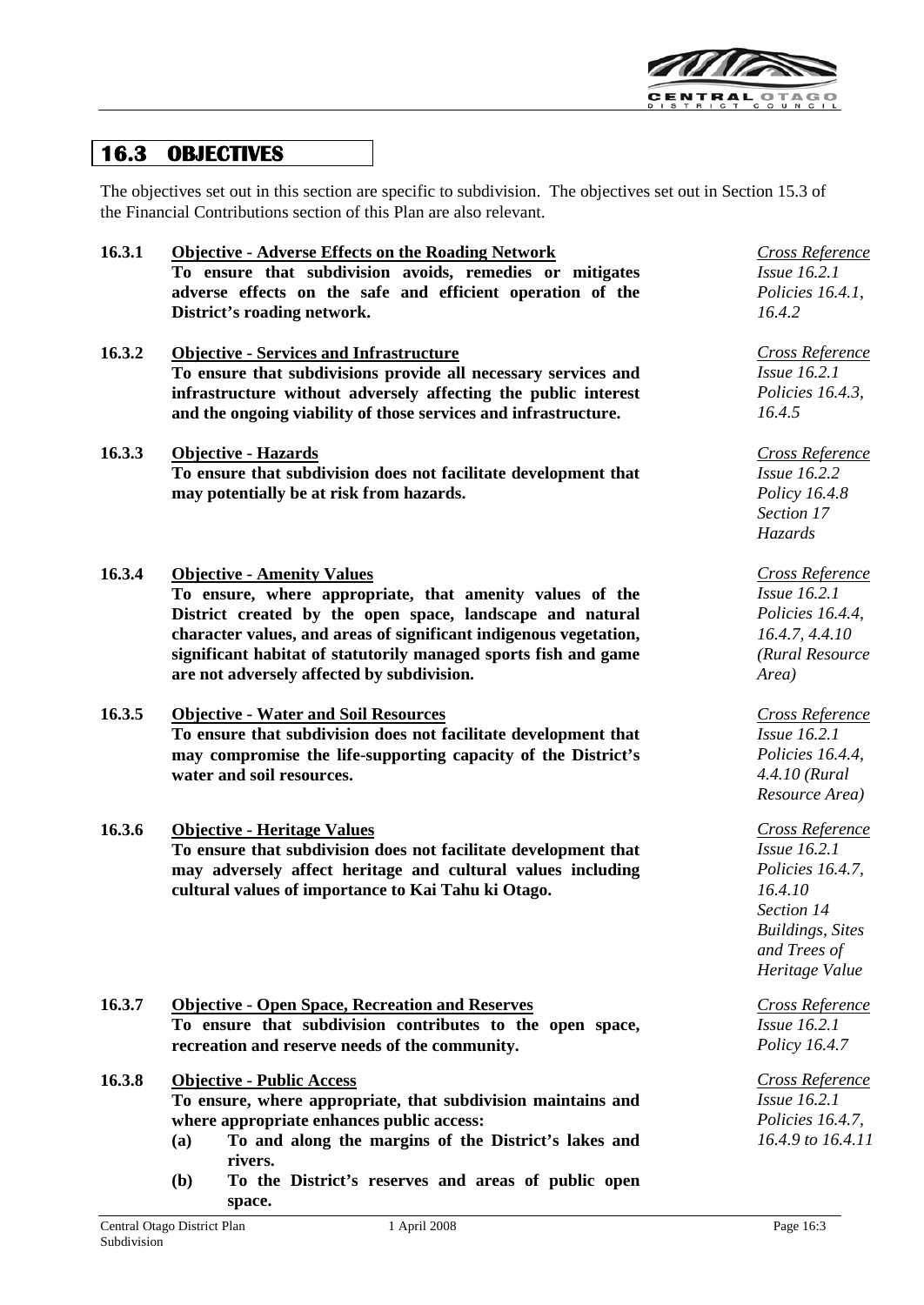

- **(c) To sites of heritage and cultural values.**
- **(d) To sites of cultural importance to Kai Tahu ki Otago.**

# **16.3.9 Objective - Physical Works Involved in Subdivision To ensure that the physical works involved in preparing land that is part of the subdivision avoids, remedies or mitigates adverse effects on:**

- **(a) The stability of land.**
- **(b) Water quality within natural watercourses and the stability of their margins.**
- **(c) Neighbouring properties in respect of the effects of noise, dust and vibration.**
- **16.3.10 Objective - Provision for Future Development To ensure subdivisions are designed to facilitate an appropriate and co-ordinated ultimate pattern of development having regard to the particular environment within which the subdivision is located.**

# **16.3.11 Objective - Effluent Disposal**

**To ensure that subdivision in areas without reticulated foul sewage services does not facilitate development that has an adverse effect on soil, surface and groundwater resources, and public health.**

*Cross Reference Issue 16.2.2 Policies 16.4.6, 16.4.7, 12.4.3 (pg 12:5) 12.4.7 (pg 12:6)*

*Cross Reference Issue 16.2.1 Policy 16.4.7*

*Cross Reference Issue 16.2.2 Policy 16.4.4*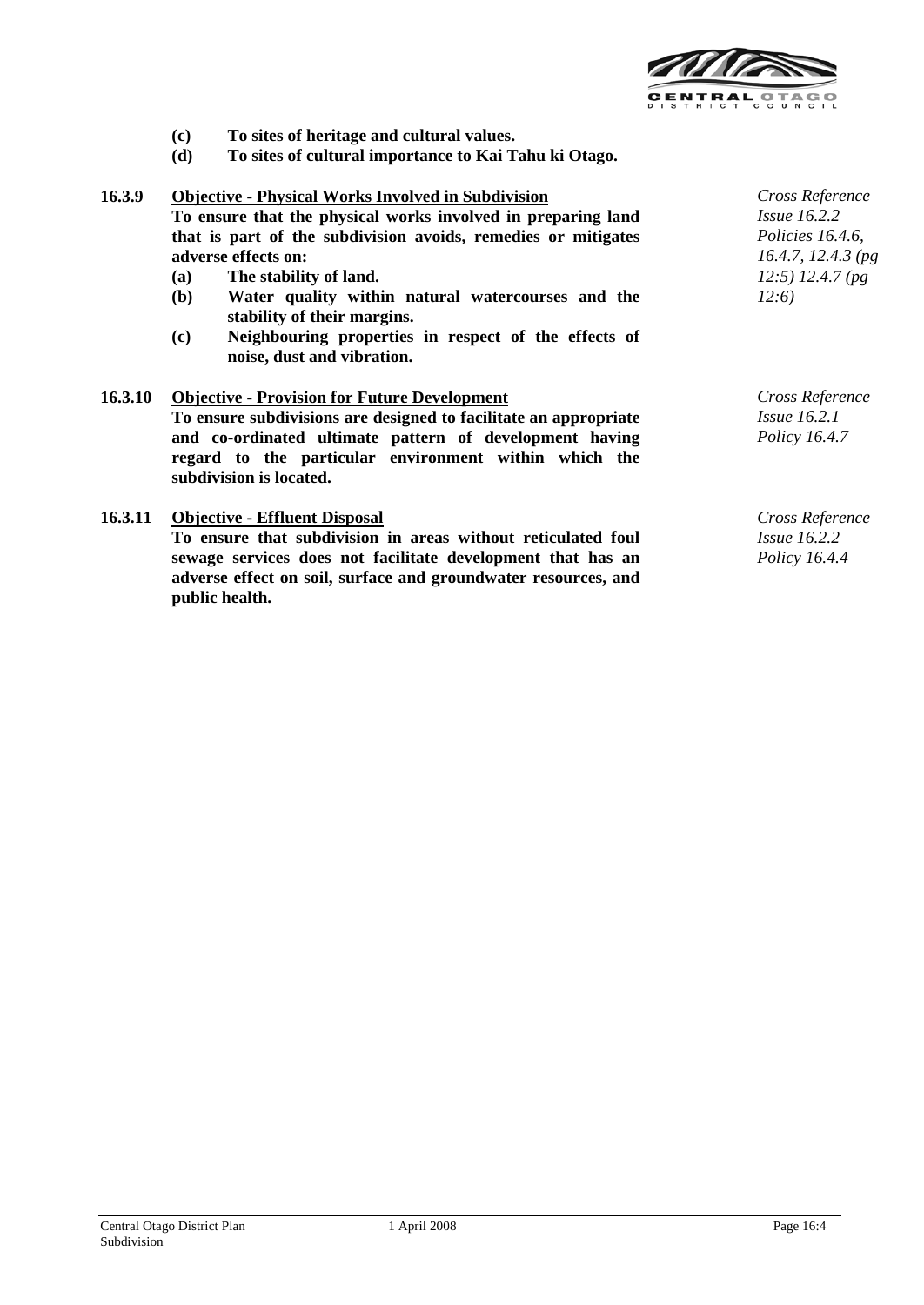

# **16.4 POLICIES**

#### **16.4.1 Policy - Adequate Access**

**To require that all subdivisions have legal and physical access that:**

- **(a) Is of a standard that is adequate for the intended use of allotments having regard to current and likely future traffic levels and the safe and convenient movement of vehicles and pedestrians, and**
- **(b) That integrates with the existing roading network in a safe and efficient manner,**

**except in circumstances where Council is satisfied that section 321(2) and (3) of the Local Government Act 1974 is to apply or where no new lots are to be created.**

#### Explanation

Subdivision generally results in the need for new entrances onto the existing roading system and often requires the development of new roading or the upgrading of existing roads. This has implications for the safe and efficient operation of the existing roading network. To mitigate the adverse effects of subdivision (including the adverse effects on the maintenance of the network) access points must meet certain criteria and standards, while new roading must be constructed to a standard that is suitable for the intended usage.

#### **16.4.2 Policy - Existing Access**

**To encourage the use of existing access points to rural State highways and arterial roads to avoid or mitigate adverse effects on the safe and efficient operation of these roads.**

#### Explanation

Rural State highways and arterial roads carry heavy traffic loads of fast moving traffic. The creation of new access points to these roads must be kept to a minimum so as to maintain safety and efficiency levels. All other avenues must be explored before new access points to these roads are considered.

### **16.4.3 Policy - Adequate Infrastructure**

**To require that the land to be subdivided is supplied with services and infrastructure that are adequate for the intended use of the land to be subdivided without the public interest being adversely affected.**

#### Explanation

Subdivision must provide all services and infrastructure needed to service that subdivision. Conditions of consent will ensure that a significant investment of public money into providing services to the subdivision is not needed. Council considers it appropriate that those who benefit from the subdivision should bear all costs incurred in the subdivision process, including the provision of services.



*Cross Reference Objective 16.3.1 Rule 4.7.2(ii)* 

*Cross Reference Objective 16.3.2 Standards 16.7.1, 16.7.2, 16.7.3 Section 15 Financial Contributions*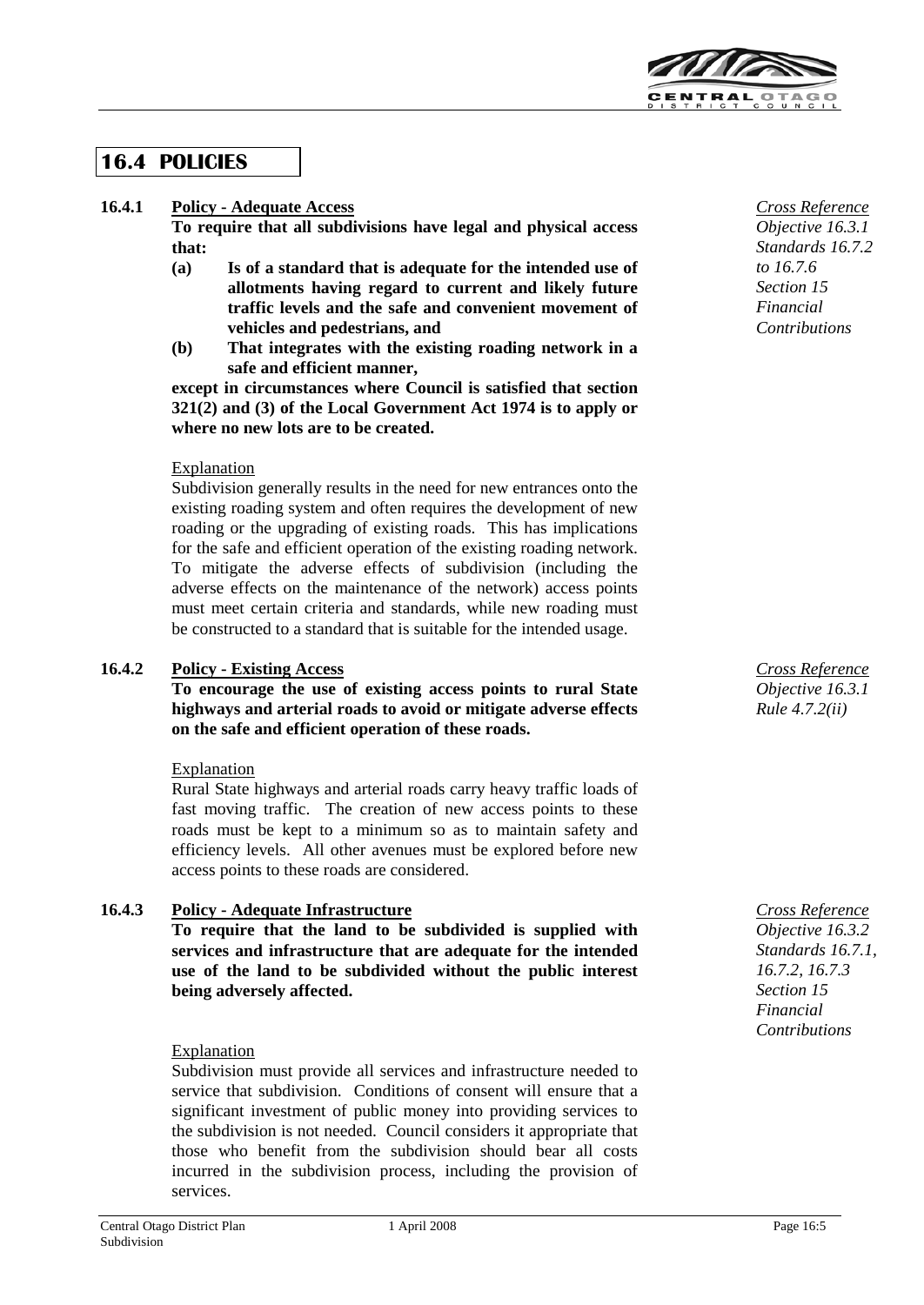

Subdivision can also require the upgrading of existing utility infrastructure. This has implications for the capacity of the existing network and the responsibility for cost of upgrading rests with those who benefit from subdivision.

# **16.4.4 Policy – Unreticulated Areas**

**To require that subdivisions within unreticulated areas are designed to ensure that each allotment:**

- **(a) Has the ability to adequately dispose of effluent and stormwater on site without compromising health, the life-supporting capacity of soil resources, the quality of ground and surface water resources, and the drainage and amenity values of adjoining properties: and that,**
- **(b) An adequate supply of water can be provided,**

**where this is appropriate to the intended use of the allotment.**

#### Explanation

Intensive development in unreticulated areas has the potential to create significant adverse environmental effects as a result of discharging effluent directly to the ground rather than to a reticulated system. Allotments in unreticulated areas will be required to meet certain standards in relation to this issue. This may involve consents from the Otago Regional Council that is the principal agency in respect of the discharge of contaminants.

It is also essential that subdivisions for residential purposes can be provided with an adequate supply of water for domestic and fire fighting purposes. A consent may be needed from the Otago Regional Council for the taking of water for more than a single domestic use.

#### **16.4.5 Policy - Trade Waste**

**To require that subdivision for industrial purposes make adequate provision for the disposal of trade waste where this is appropriate.**

#### Explanation

The waste generated by certain industrial activities cannot always be accommodated within existing systems. Consequently specific provision may need to be made for trade waste.

#### **16.4.6 Policy – Construction Standards**

**To require that all physical works within subdivisions are designed and constructed in accordance with NZS 4404:1981 which is the Council's Subdivision Code of Practice unless Council determines modification of this code is necessary given the local conditions and particular circumstances affecting the subdivision.**

#### Explanation

Council's Code of Practice is currently NZS 4404:1981 which is the basic design standard for subdivision construction. There will, however, be circumstances where the basic standard will need to be modified by conditions of subdivision consent in recognition of local conditions affecting the subdivision.



*Cross Reference Objective 16.3.2 Rule 9.3.2* 

*Cross Reference Objective 16.3.9 Method 16.5.2 Standard 16.7.1*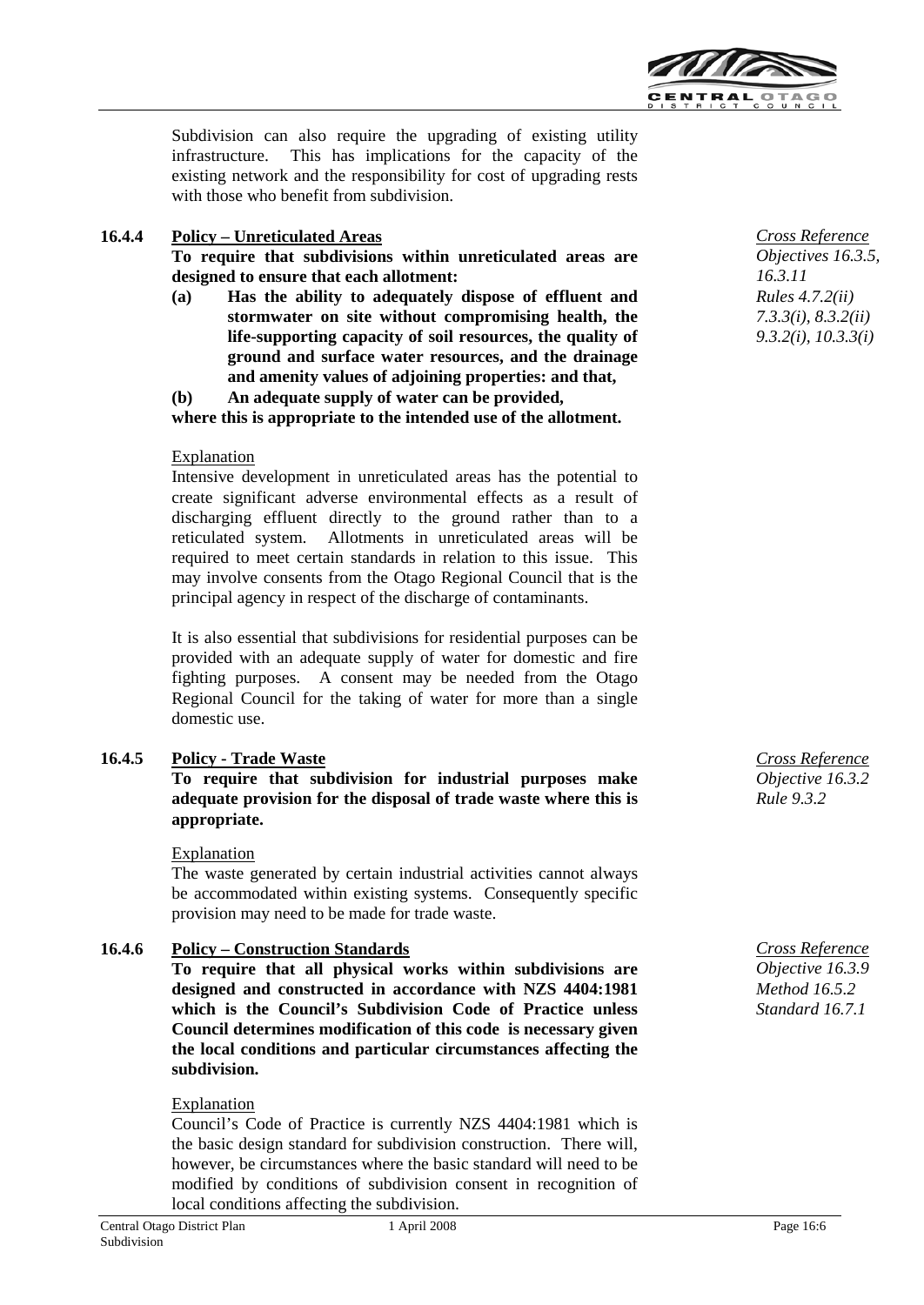

The Code of Practice only relates to the construction and design of works that will be subject to conditions attached to subdivision consents. The Code does not form part of this plan, but provides an indication to subdividers as to what standards of construction will generally be required.

**16.4.7 Policy - Subdivision Design**

**To require that the design of subdivision, where relevant to the intended use, provides for the following matters:**

- **(a) Facilitates convenient, safe and efficient access to all allotments including pedestrian access where appropriate.**
- **(b) Facilitates the safe and efficient provision and operation of services and infrastructure.**
- **(c) Facilitates access to passive solar energy resources.**
- **(d) Facilitates any foreseeable subsequent development or redevelopment including the economic provision of roading and network utility services.**
- **(e) Facilitates adequate provision of, or contribution to, the open space, recreational and reserve needs of the community with physical links to existing reserve areas where this is practicable.**
- **(f) Facilitates an appropriate level of access to heritage sites, natural features and water bodies where appropriate.**
- **(g) Facilitates development which keeps earthworks to a minimum.**
- **(h) Facilitates retention of the heritage values of a site or area.**

# Explanation

The design of a subdivision can have a significant impact on the matters identified in this policy. For subdivision to promote the sustainable management of natural and physical resources, the design of individual subdivisions must have due regard to these matters.

# **16.4.8 Policy - Sites Subject to Hazards**

**With respect to land that is, or is likely to be, subject to the effects of hazards (including the circumstances set out in section 106 of the Act) Council may only grant a subdivision consent where either:**

- **(a) The area of the subdivision to be used for building or other development purposes will not be subject to material damage from the hazard; or**
- **(b) The subdivision is not materially changing the status quo (eg. boundary adjustment); or**
- **(c) The subdivision is to facilitate land stabilisation, erosion protection, flood protection or some other method of avoiding, remedying or mitigating the effects of the hazard; or**
- **(d) The adverse effects of the hazard can be avoided, remedied or mitigated by conditions attached to the consent including the provision of appropriate works; or**



*Cross Reference Objective 16.3.3 Methods Section 17 Hazards Rules 4.7.4(iii) 7.3.4(ii), 10.3.4(iii)*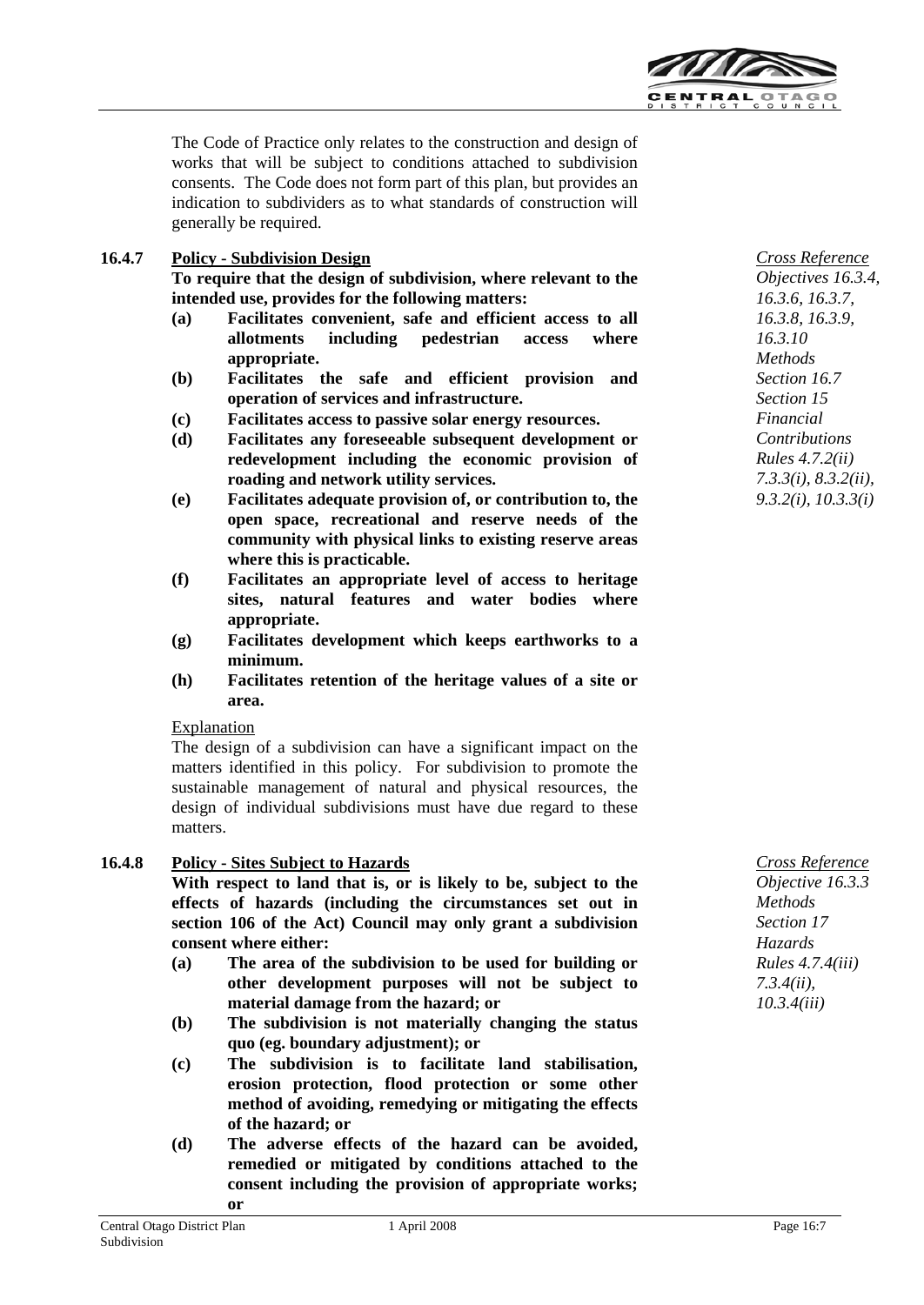

- **(e) Other exceptional circumstances exist; and/or**
- **(f) The subdivider is willing to accept any potential risk and is prepared to have the resultant certificate of titles registered accordingly.**

#### **Explanation**

Subdivision that facilitates intensive development in hazard prone areas is not considered appropriate. In some instances subdivisions will not increase the risk to the community or individual from a hazard event. Furthermore, some people are prepared to take the risk of locating in these areas because of other benefits to be gained from doing so. In these circumstances, consent may be granted subject to appropriate conditions.

#### **16.4.9 Policy - Esplanade Provision**

**To ensure where appropriate that the subdivision of land recognises and provides for the purposes set out in section 229 of the Act by requiring the provision of an esplanade reserve or strip on subdivision having regard to:**

- **(a) The values of the river or lake in terms of section 229 of the Act.**
- **(b) Public safety requirements.**
- **(c) Any requirements of adjoining activities or land.**
- **(d) Any other matters that may be relevant.**

#### Explanation

The purposes of esplanade reserves and esplanade strips is set out in section 229 of the Act as follows:

- (a) To contribute to the protection of conservation values by, in particular, -
	- (i) Maintaining or enhancing the natural functioning of the adjacent river or lake; or
	- (ii) Maintaining or enhancing water quality; or
	- (iii) Maintaining or enhancing aquatic habitats; or
	- (iv) Protecting the natural values associated with the esplanade reserve or esplanade strip; or
	- (v) Mitigating natural hazards; or
- (b) To enable public access to or along any river or lake; or
- (c) To enable public recreational use of the esplanade reserve or esplanade strip and adjacent river or lake where that use is compatible with conservation values.

Note: This reflects the legislation at the time of the notification of this plan. The Act itself should be consulted.

The creation of esplanade reserves and strips is considered by Council as an essential aspect of fulfilling its duties under sections 6 and 7 of the Act.

The maintenance and enhancement of public access to and along the margins of rivers or lakes is also a matter of national importance by virtue of section 6 of the Act. Subdivision, which often facilitates more intensive development, has the potential to compromise public access. Where this is a possibility, consent will only be granted subject to appropriate provisions being made for access.

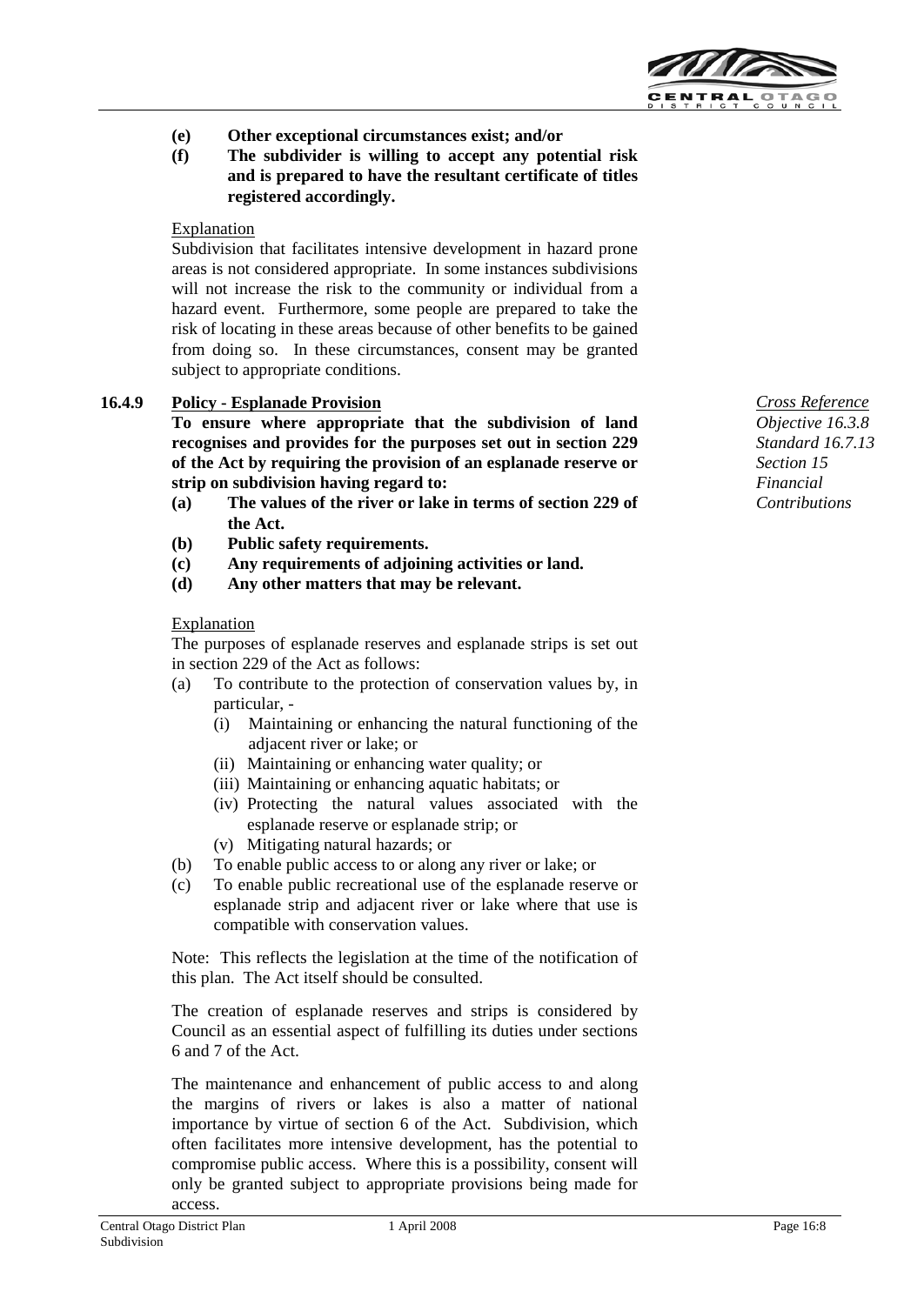

The preservation of the natural character of wetlands, lakes and rivers and their margins, and the protection of them from inappropriate subdivision, use and development is another matter of national importance identified in section 6 of the Act. The purpose of section 229 is consistent with this duty.

There are, however, circumstances where access is not appropriate or necessary because the river or lake may have little ecological or recreational value or where there are public safety or other reasons (such as those associated with hydro power generation facilities) that override the need for public access.

#### **16.4.10 Policy - Esplanade Reserves and Esplanade Strips**

**In circumstances where an esplanade provision to achieve access along the District's rivers or lakes is necessary, Council will generally require the creation of an esplanade strip except in the following circumstances where an esplanade reserve may be required:**

- **(a) Where an area of significant indigenous vegetation or significant habitat of indigenous fauna exists in a river or lake and/or along the margin of a river or lake.**
- **(b) Where the river or lake is, or may potentially be, adversely affected by pollution or runoff from the adjoining land use.**
- **(c) Where a site of archaeological or historical importance exists.**
- **(d) Where a site of cultural significance to Kai Tahu ki Otago exists.**
- **(e) Where the river or lake comprises an integral part of an outstanding natural feature or landscape.**
- **(f) Where a significant habitat of trout and salmon, or a significant sports fishery exists or significant public recreational hunting occurs.**
- **(g) Where the bank of the river or lake is, or is potentially, unstable.**
- **(h) Where there is a threat or potential threat from a natural hazard.**
- **(i) Where the public use of the site would be better served by the land being in public ownership.**
- **(j) Where the subdivision will create an intensive pattern of development which has the potential to lead to defacto occupation of the riparian margin thereby acting as a deterrent to public access.**
- **(k) Where the natural functioning and aquatic habitats of the river or lake require protection from the adverse effects of adjacent land uses.**

#### Explanation

The need for an esplanade provision will be assessed in accordance with Policy 16.4.9. Where an esplanade provision is considered necessary esplanade strips are favoured as the land is not lost to the owner and no survey costs are involved. Conditions of public access can be regulated by the owner and Council and the public

*Cross Reference Objective 16.3.8 Standard 16.7.13 Section 15 Financial Contributions*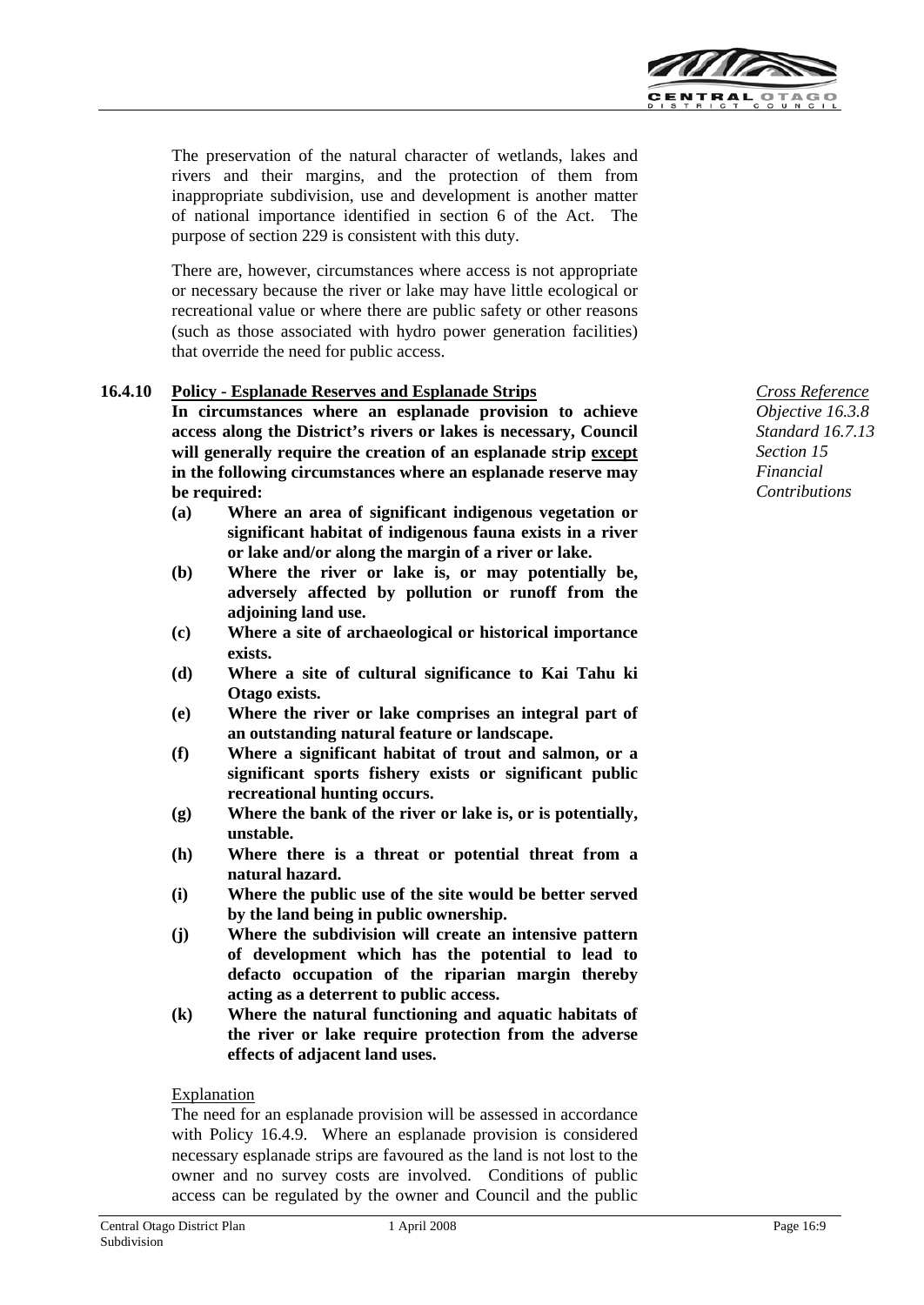

can be excluded at particular times of the year (eg. lambing). Strips as opposed to reserves move with any movement in the position of the river or lake. As ownership does not change, any compensation payable is minimal.

There are exceptional circumstances where reserves are preferable to strips. This policy identifies those circumstances.

### **16.4.11 Policy - Width of Esplanade Provision**

**To relate the width of any esplanade strip or reserve that may be required to the function to be performed by that strip or reserve, having regard to:**

- **(a) The values identified in Policy 16.4.9 and Policy 16.4.10,**
- **(b) The topography and/or the location of any existing building or activity adjacent to the water body, and**
- **(c) Whether the purposes specified in section 229 of the Act or values identified in Policy 16.4.10 can be adequately provided by other means,**

**provided that the width of any esplanade strip or reserve to provide public access shall be no less than 3 metres.**

#### Explanation

The width of any esplanade strip or reserve required will depend entirely on the function it is to serve. Where public access is all that is required, and the topography adjacent to the water body facilitates convenient access, then 3 metres may be sufficient. However, if the purpose of the mechanism is to protect water quality or riparian vegetation, then the appropriate width may be greater. Any such assessment will take place on a case by case basis as part of the consideration of the subdivision application. Total waiver of any such requirement would need to be assessed in accordance with this policy and Policies 16.4.9 and 16.4.10.

*Cross Reference Objective 16.3.8 Standard 16.7.13 Section 15 Financial Contributions*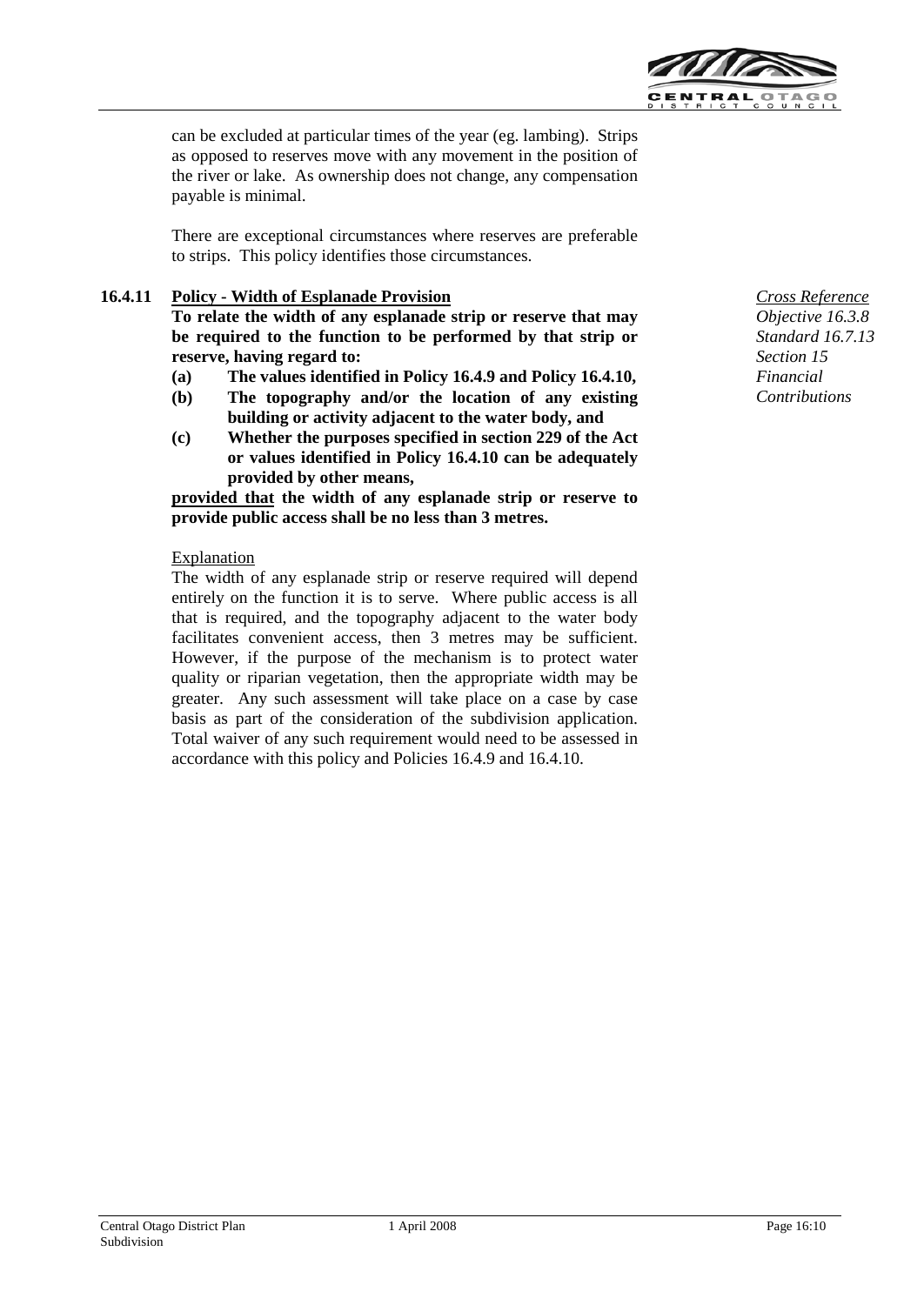

# **16.5 METHODS OF IMPLEMENTATION**

### **16.5.1 Subdivision Consent Process**

To establish a subdivision consent procedure that ensures the efficient processing of applications while ensuring that all technical information required is supplied and appropriate consultation is carried out.

#### Reason

*The majority of subdivision applications will be dealt with under delegated authority in order to maintain a simple and streamlined process. Consultation with affected persons such as Transit New Zealand, Otago Regional Council, network utility operators and neighbouring property owners should also be done prior to making an application for subdivision consent.*

#### **16.5.2 Subdivision Code of Practice**

To develop a Code of Practice as a guideline for quality control and design standards for the physical works involved in subdivision. This Code will be based on NZS 4404 : 1981, modified to meet local conditions. It does not form part of this plan but provides subdividers with an indication of the standards the Council will generally impose as conditions of consent relating to the physical construction of subdivisions. Until such a Code is developed NZS 4404:1981 shall remain as the Council's Code of Practice.

#### Reason

*This code contains standards that will ensure the environmental effects of the physical construction of subdivisions are avoided, remedied or mitigated.*

#### **16.5.3 Rules**

The rules of the various Resource Areas require that an application for resource consent must be applied for in respect of all subdivision activities. The majority of subdivisions are identified as controlled activities or discretionary (restricted) activities. Subdivisions that do not comply with the various standards are identified as either discretionary or non-complying activities.

#### Reason

*Subdivision is closely linked to land use and often facilitates an intensification of development. This has implications for services and infrastructure, and can adversely impact on amenity values. Consequently, the most practical option to ensure these effects are avoided, remedied or mitigated is to control subdivision through the consent process. Furthermore, subdivision that may only have minor effects on the environment often requires the granting and reserving of easements, amalgamation of allotments and the like. Conditions addressing these matters can only be imposed through the resource consent process.*

*Cross Reference All policies*

*Cross Reference Policy 16.4.6*

*Cross Reference All policies Rules contained in various Resource Areas*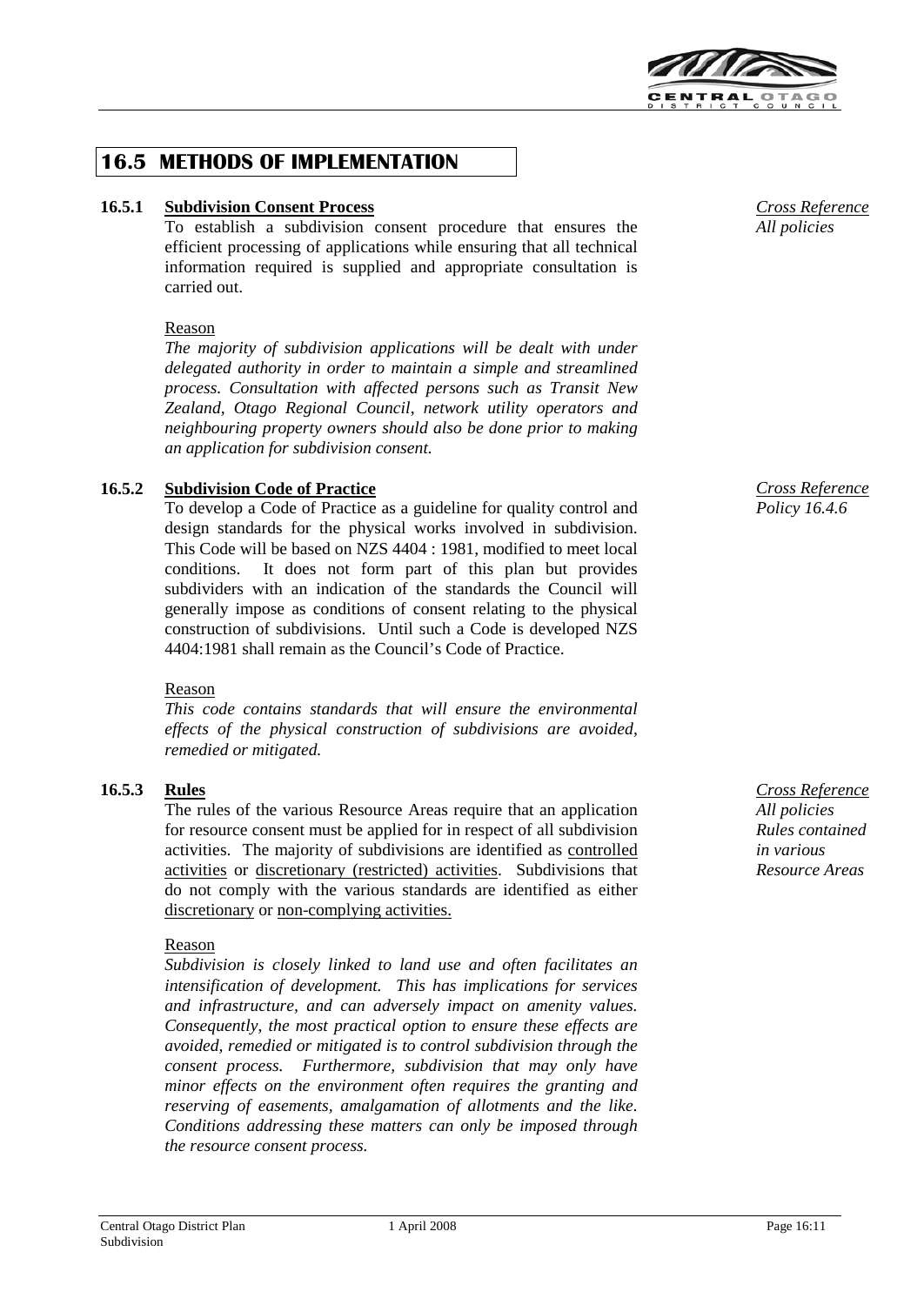

# **16.5.4 Preliminary Consultation**

In circumstances where a subdivision will create more than 20 allotments and will therefore have a significant effect on public and utility services (for example, water schemes, sewerage schemes, roading, electricity, telecommunication etc) the Council encourages the applicant to submit to Council prior to formal application, a concept plan that outlines the proposed subdivision, to enable the significant issues to be identified and addressed through a consultative process before the final subdivision design is prepared. This process should also involve consultation with other utility operators, the Otago Regional Council, Transit New Zealand and neighbouring property owners, if appropriate.

# **16.5.5 Information To Accompany Subdivision Consent Applications**

Any resource consent application to subdivide land or buildings shall include all information required under section 88(4) and section 219 of the Act and all information required under Schedule 19.1 of this Plan.

# **16.5.6 Certification and Design Work**

All certification required by Council and all design work shall be carried out by a suitably qualified and experienced person.

### **16.5.7 Section 226(1)(e)(ii) Certification**

For an allotment to be certified under section  $226(1)(e)(ii)$  of the Act, all servicing and access requirements must comply with the requirements of the plan.

All title boundaries to be created by certification must not create a situation where a building does not comply with the requirements of the Building Act and/or the building does not comply with either the district plan or section 10 of the Act.

#### **16.5.8 As Built Plans**

Four copies of all as-built plans are to be lodged with the Chief Executive of the Council upon completion of all works.

*Cross Reference Policy 16.4.3*

*Cross Reference Schedule 19.1*

*Cross Reference Policy 16.4.6*

*Cross Reference Refer section 226 of the Resource Management Act 1991*

*Cross Reference Policy 16.4.6*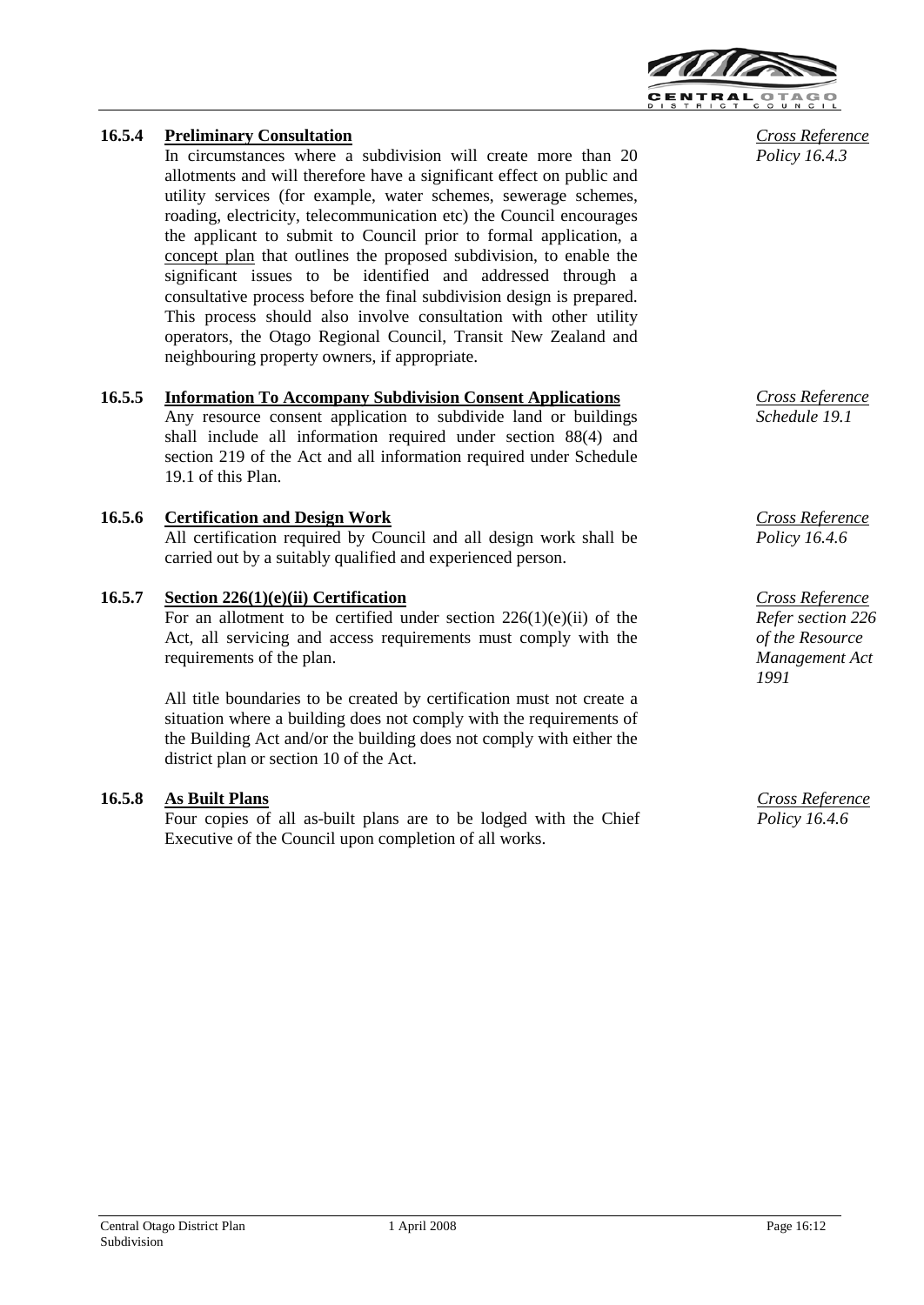

# **16.6 PRINCIPAL REASONS FOR ADOPTING OBJECTIVES, POLICIES AND METHODS**

The Act confirms that the Council has the function to control subdivision. The approach adopted in this plan recognises that while the actual creation of new allotments on a plan has, in itself, no direct effects on the environment, the subdivision process is often the facilitator of new development. The control of subdivision is therefore a useful, (and often essential), tool to avoid, remedy or mitigate adverse effects on services, infrastructure, recreation resources, landscape values, and general amenity values. The objectives, policies and methods of implementation contained within this section provide the framework to achieve this.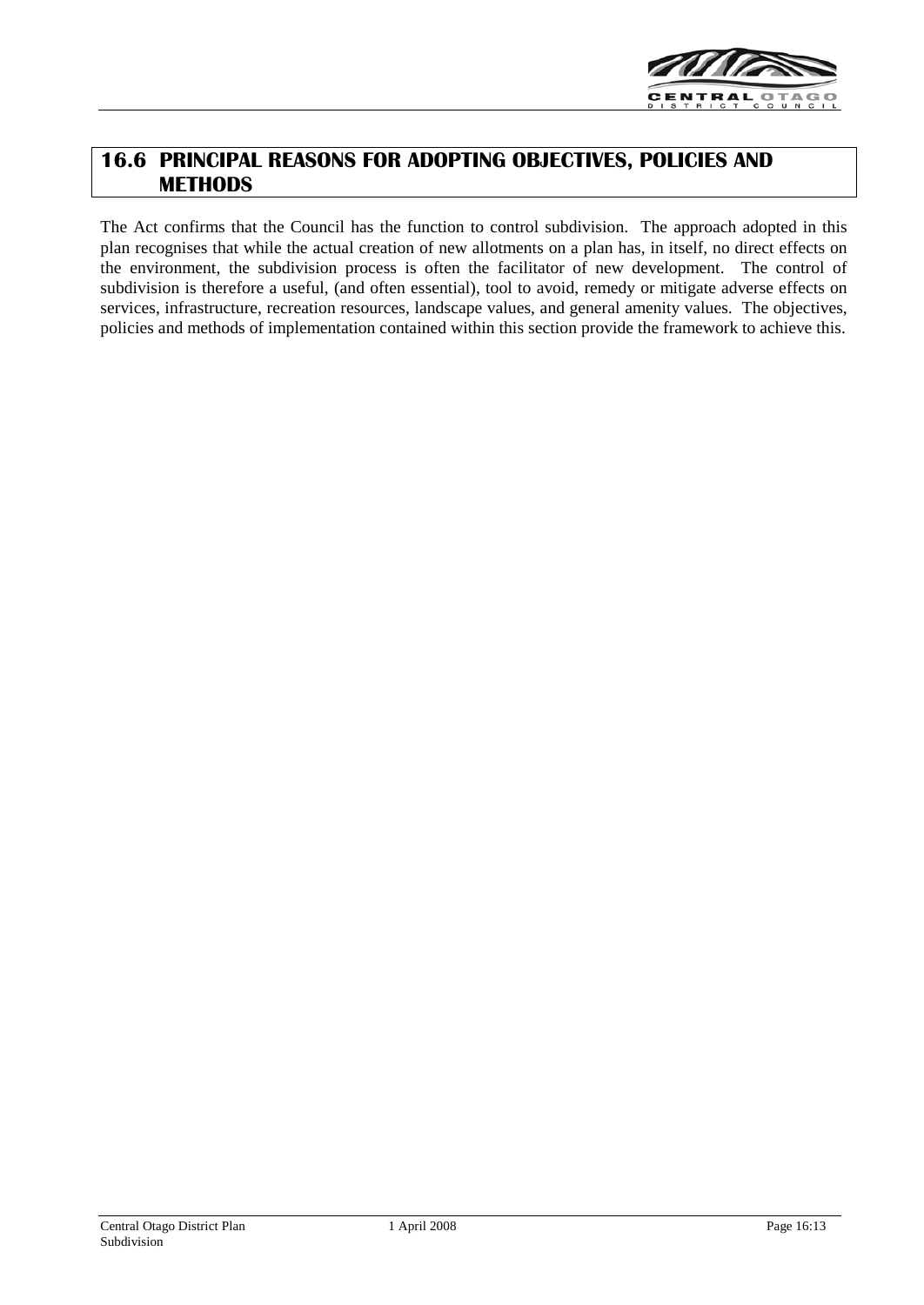

# **16.7 GENERAL STANDARDS**

The following general standards relate to those matters Council has retained control or discretion over on resource consent applications for subdivisions. The general standards generally identify "minimum" standards for subdivision design and construction, and should be read in conjunction with the subdivision rules in each Resource Area. These standards will generally be applied in the formulation of any conditions of subdivision consent. However, compliance with these matters does not guarantee that a resource consent will be granted. The Council may impose conditions beyond the scope of these matters.

# **16.7.1 Subdivision Code of Practice**

The physical design and construction of works to be carried out as part of the subdivision or as required by a condition of consent will generally be in accordance with Council's Code of Practice for Subdivision (see Method 16.5.2 page 16:11). Modification may be made to the requirements of this Code by any conditions of consent.

### **16.7.2 Services, Infrastructure and Roading Within a Subdivision**

- **(a)** The subdivider shall be responsible for providing all reticulation, services and roading within the subdivision. The subdivider shall also ensure that services are provided to the boundary of each allotment. All costs of tying into existing services and infrastructure (including roading, footpaths and kerb and channel (or other similar systems)) shall rest with the subdivider.
- **(b)** The subdivider shall be responsible for the forming, grassing and where necessary, irrigating of all berms, and for establishing landscaping that is required as a condition of consent. An irrigation system may be required as a condition of consent and this shall be installed at the cost of the subdivider.
- **(c)** Lighting shall be installed within all urban subdivisional roads and shall be designed and installed in accordance with the requirements of NZS 6701:1983. Lighting reticulation to be installed shall be cost effective with regard to future availability, operating costs and maintenance. Lighting components must be approved by Council.
- **(d)** The consent holder or successor in title shall be responsible for providing kerb crossing places and vehicle entrances to all allotments intended to accommodate a dwelling or other building.
- **(e)** The consent holder shall provide for Council's consent, a proposed name or names for any new subdivisional road and when approved it shall be the consent holder's responsibility to supply and erect appropriate signs of a design consistent with the road sign design used in that particular locality.
- **(f)** The subdivider shall provide, as part of the design and construction of any private way or access lot servicing more than 2 allotments, common facilities for postal delivery and refuse collection services. Facilities for these services shall be provided in a co-ordinated and tidy manner which promotes ease of access and use, the design of which is to be compatible with the existing streetscape.

*Cross Reference Policy 16.4.6*

*Cross Reference for 16.7.1 to 16.7.13*

*Rules Rural Resource Area 4.7.2(ii), 4.7.4(iii), 4.7.5(iv)*

*Residential Resource Area 7.3.2(i), 7.3.3(i), 7.3.4(ii)*

*Business Resource Area 8.3.2(ii)*

*Industrial Resource Area 9.3.2(i)*

*Rural Settlements 10.3.2(i), 10.3.3(i), 10.3.4(iii)*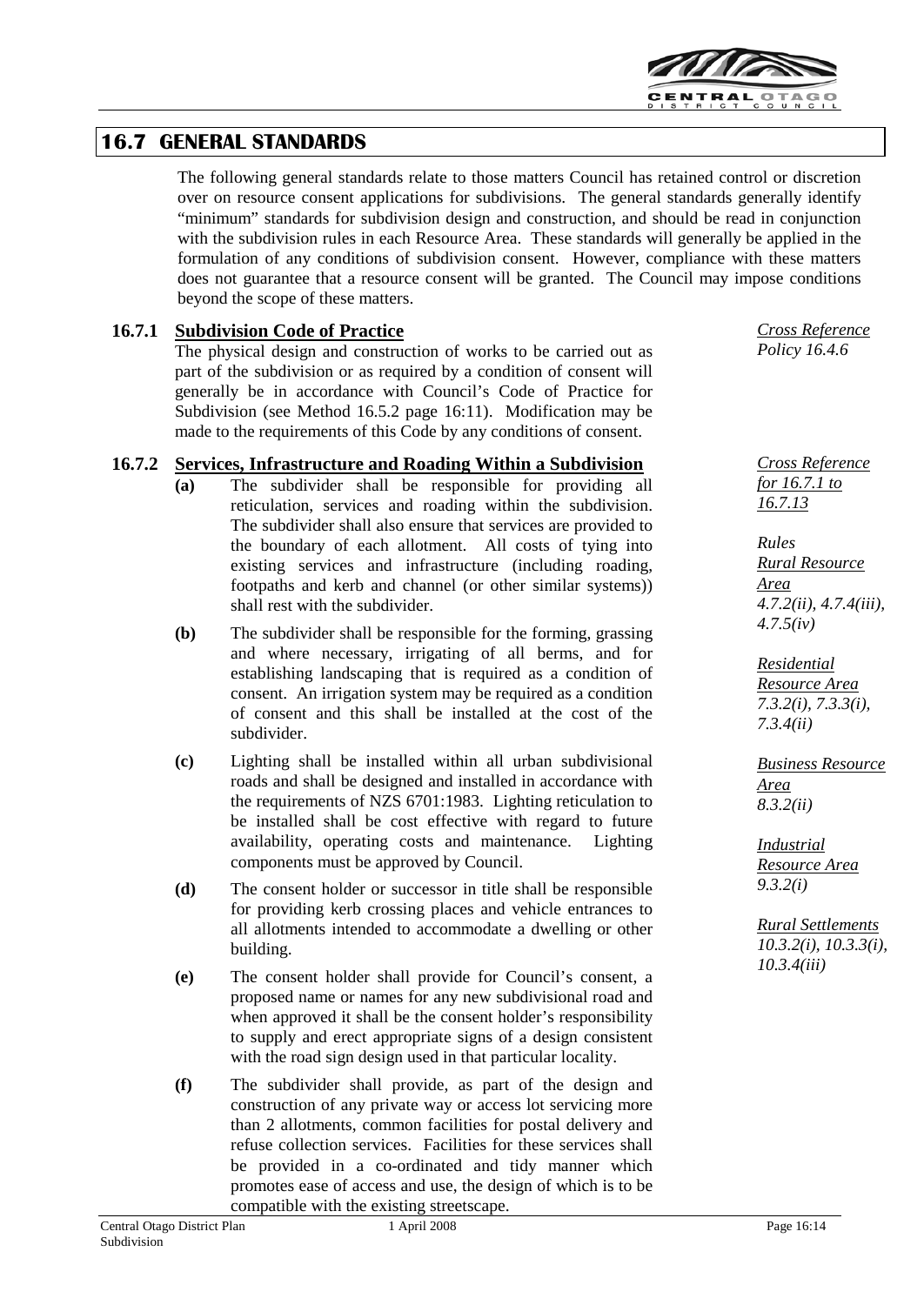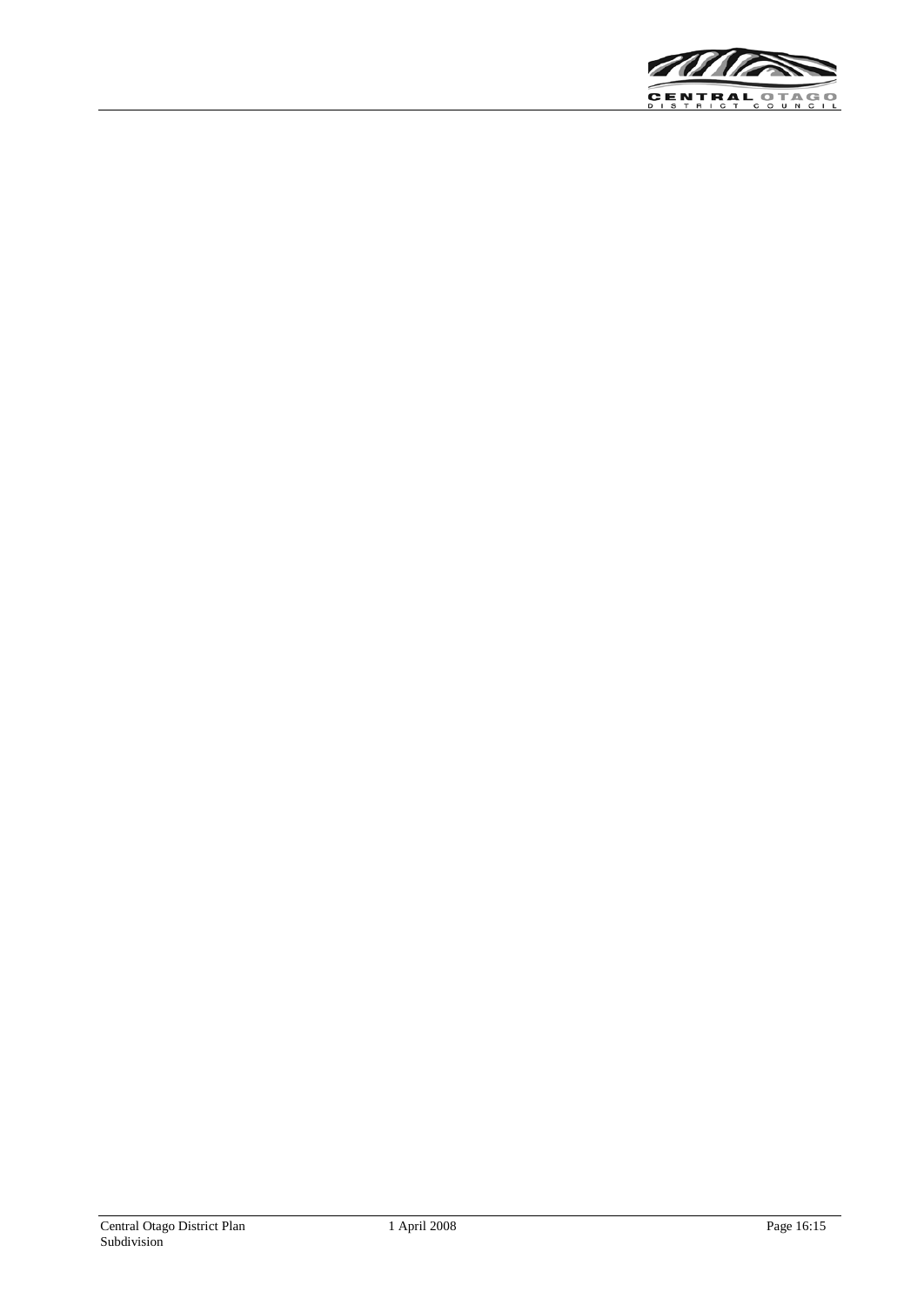

# **16.7.3 Services, Infrastructure and Roading Servicing the Subdivision**

All services, infrastructure and roading that service the land within a subdivision shall be of a standard adequate to meet the intended use of the subdivision.

# **16.7.4 Minimum Access Widths - Urban Areas**

Minimum access widths for rear allotments in urban areas shall be as follows:

| 1 Lot                | $=$ | 3.6 metres legal, 3.0 metres formed and      |
|----------------------|-----|----------------------------------------------|
|                      |     | sealed, and no more than 60 metres in length |
| $2 - 4$ Lots         | $=$ | 6 metres legal, 4 metres formed and sealed,  |
|                      |     | and no more than 60 metres in length.        |
| $5$ or more Lots $=$ |     | To a road standard as determined by          |
|                      |     | conditions of resource consent.              |

Provided that Council may require a different standard as a condition of the resource consent given the particular characteristics of the locality and/or subdivision and provided that where an access more than 60 metres is proposed, provision may be required for the passing of vehicles on the access.

Note: Private access to rear allotments may be achieved by access lots or access strips with reciprocal rights of way.

# **16.7.5 Minimum Access Widths - Rural Areas**

Minimum access width in rural areas shall be as follows:-

| <b>Rights of way, access lots</b> = $\overline{6}$ metres legal, 4 metres formed. |
|-----------------------------------------------------------------------------------|
| Crossfalls of a minimum of 6% shall                                               |
| be provided to ensure water drains                                                |
| freely from the carriage way                                                      |

**Roads** = Width and construction are to be consistent with the requirements of Council's roading classification provided that any proposed road to be vested in the Council shall be no less than 10 metres in width.

# **16.7.6 Maximum Gradients for Carriageways**

The maximum gradients for carriageways shall be as follows –

**Private access** - 1 in 5. **Roads** - 1 in 8.

# **16.7.7 Access to Back Land**

The design of every subdivision shall give consideration to the future development of adjoining land and the Council, may, as a condition of consent, require the creation of reserves, roads or the formation of roads to the boundary of adjoining land to facilitate future development.

# **16.7.8 Existing Buildings or Other Developments**

Where any subdivision includes land that has existing buildings or other developments located upon it, Council will require that the individual allotments upon which the existing buildings or other developments are situated have independent connections to all utilities servicing the land and that appropriate easements are created to protect existing services. Separate drainage and water connections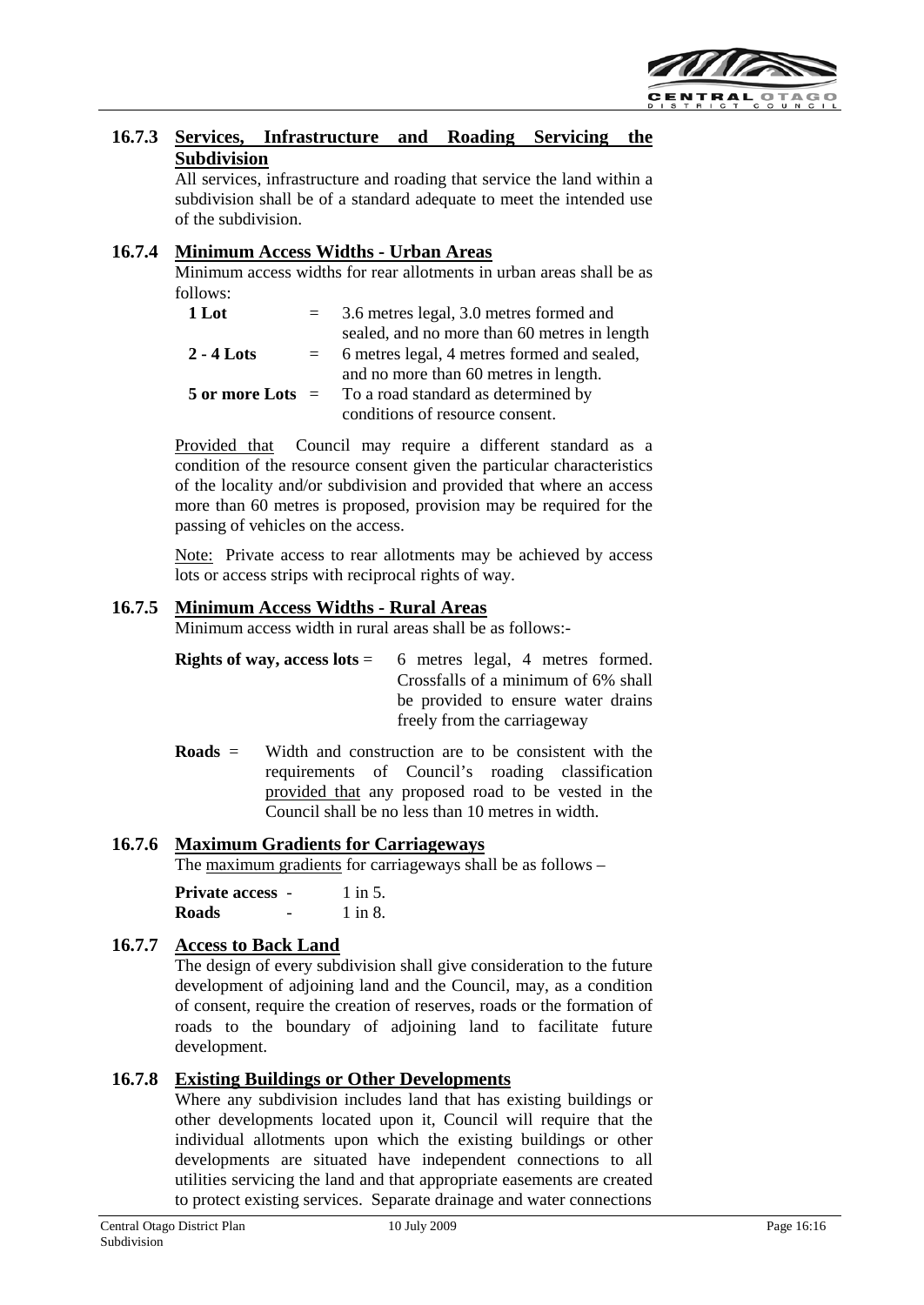

will generally be required for each property. In special circumstances, however, "drains in common" or a shared water connection with separate tobys may be consented to.

**16.7.8** *(cont'd)*

In such cases a formal maintenance agreement may be required to be entered into and registered to confirm the responsibilities of the respective parties.

# **16.7.9 Stability of Land**

Prior to considering an application, the Council may require the production of a report from a geologist or engineer experienced in the field of land stability showing that each site in the proposed subdivision is suitable for the permitted activities on that site and the erection of buildings. A report from an appropriately qualified and experienced person may be required where any other potential hazard may affect land subject to the application.

# **16.7.10 Electricity and Telephone Services**

The design and provision to each allotment of electricity and telephone utility services shall comply with the standards of the relevant network utility operator (that is referred to in the context of this rule as a 'provider') provided that electricity and telephone utility services are to be located underground in urban areas unless this is demonstrated to be impracticable (apart from the Industrial Resource Area) and other areas if Council so determines as a condition of consent.

This may require written confirmation from the relevant provider that:

- **(a)** The facilities can be made available to the subdivided lots from existing services, or that agreement has been reached with the provider for the provision of any necessary services.
- **(b)** Agreement has been reached with the provider for payment (which may include the lodging of a bond with the provider or registration of an encumbrance against the land) of the reasonable cost of installation of new facilities or alteration to existing facilities, including undergrounding of lines necessary to provide the facilities to and within the subdivision.
- **(c)** If the land proposed to be subdivided is crossed by existing lines, the provision to be made for any necessary relocation or undergrounding of such lines, including the granting of easements in favour of the provider where required.

Wherever necessary easements shall be granted by the subdivider in favour of the provider, at the cost of the subdivider, to ensure continued access to such facilities in circumstances where they are to be owned by the provider, and where they are located beyond the boundaries of any road vested in the Council.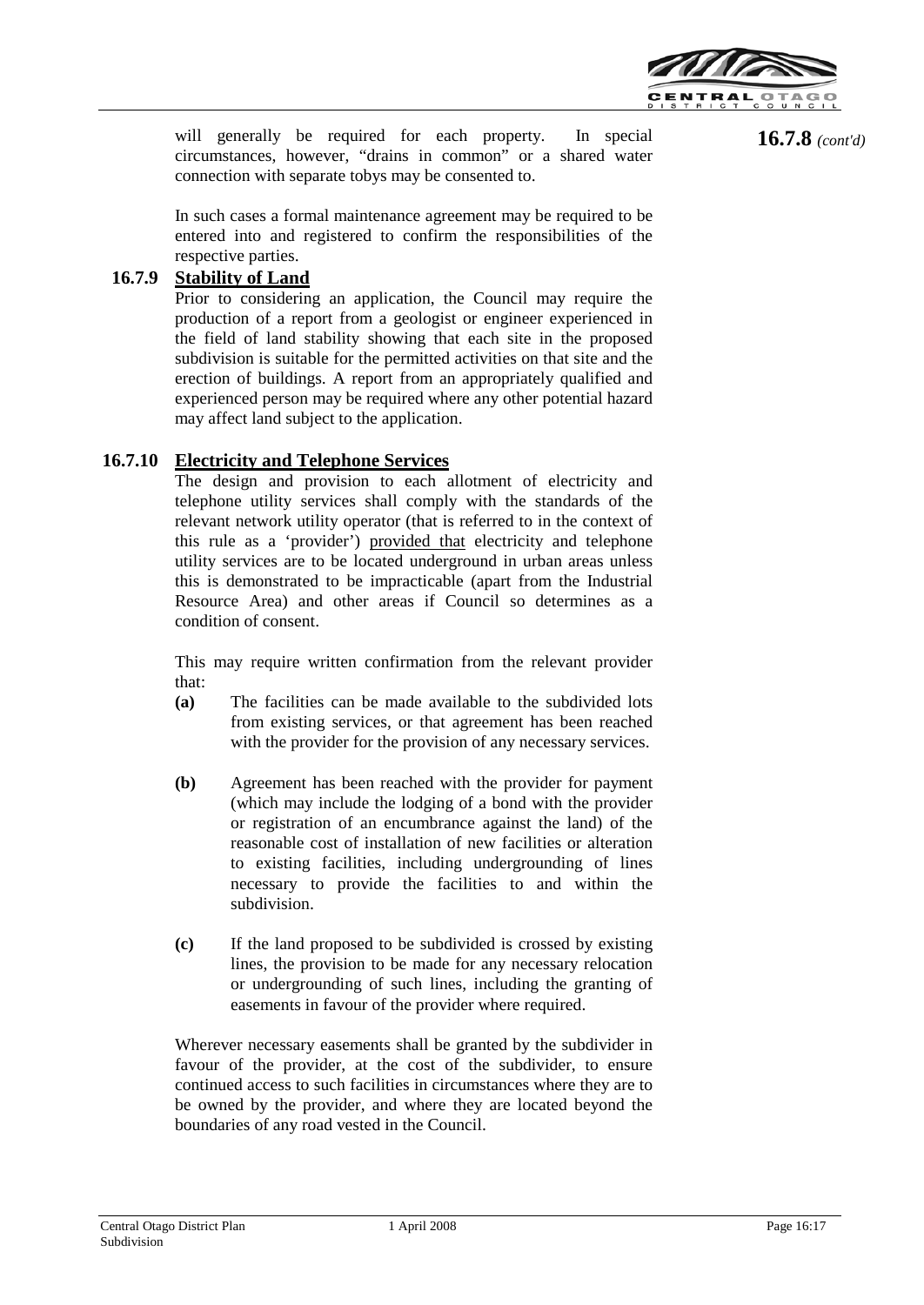

# **16.7.11 High Voltage Transmission Lines**

Where subdivision activities are to occur in close proximity to high voltage transmission lines (being 20 metres either side of the centre line of that transmission line) such subdivisions shall, through the design of sites and the location of roads and reserves under the route of the line:

- **(a)** Ensure that ease of access to transmission lines is maintained so that maintenance and inspections of transmission lines to avoid risk of injury and/or property damage can occur;
- **(b)** Be designed so that there will be no need to erect buildings within 20 metres of the centre line on each of high voltage transmission lines; and
- **(c)** Facilitate building platforms for residential dwellings where the main living area will not face the transmission lines.

### **16.7.12 Amalgamation Conditions**

In addition to the circumstances set out in section  $220(1)(b)$  of the Act Council may impose amalgamation conditions for the following purposes:

- **(a)** To ensure adequate legal and/or physical access is available to the land being subdivided.
- **(b)** To maintain the integrity of network utility services and/or infrastructure that serves or crosses the land being subdivided.
- **(c)** To maintain and enhance amenity values, particularly with respect to landscape values.
- **(d)** To meet minimum allotment size requirements.
- **(e)** To reduce the non-compliance of an existing allotment.
- **(f)** To meet yard and/or separation requirements.
- **(g)** To facilitate boundary adjustments.
- **(h)** For any other purpose consistent with the above.

Where a formal amalgamation condition is not appropriate the Council may apply alternative conditions provided for in terms of the Act or may require the land administering agency, owner or occupier to enter into a written undertaking to require that parcels of land be held together.

# **16.7.13 Provision of Esplanade Strips, Esplanade Reserves, and Access Strips**

#### **1. Esplanade Strips/Esplanade Reserves**

Where any land to be subdivided adjoins any river or lake or in circumstances where section 345 of the Local Government Act 1974 applies, the following may be required as a condition of consent to the subdivision:

**(a)** Allotments less than 4 hectares.

Where an allotment of less than 4 hectares is created when land is subdivided adjacent to a river 3 metres or greater in width or a lake of 8 hectares or more in area, an esplanade strip up to 20 metres in width may be required to be created within that allotment OR an esplanade reserve up to 20 metres in width may be set aside from that allotment along the bank of the river or along the margin of the lake as the case may be.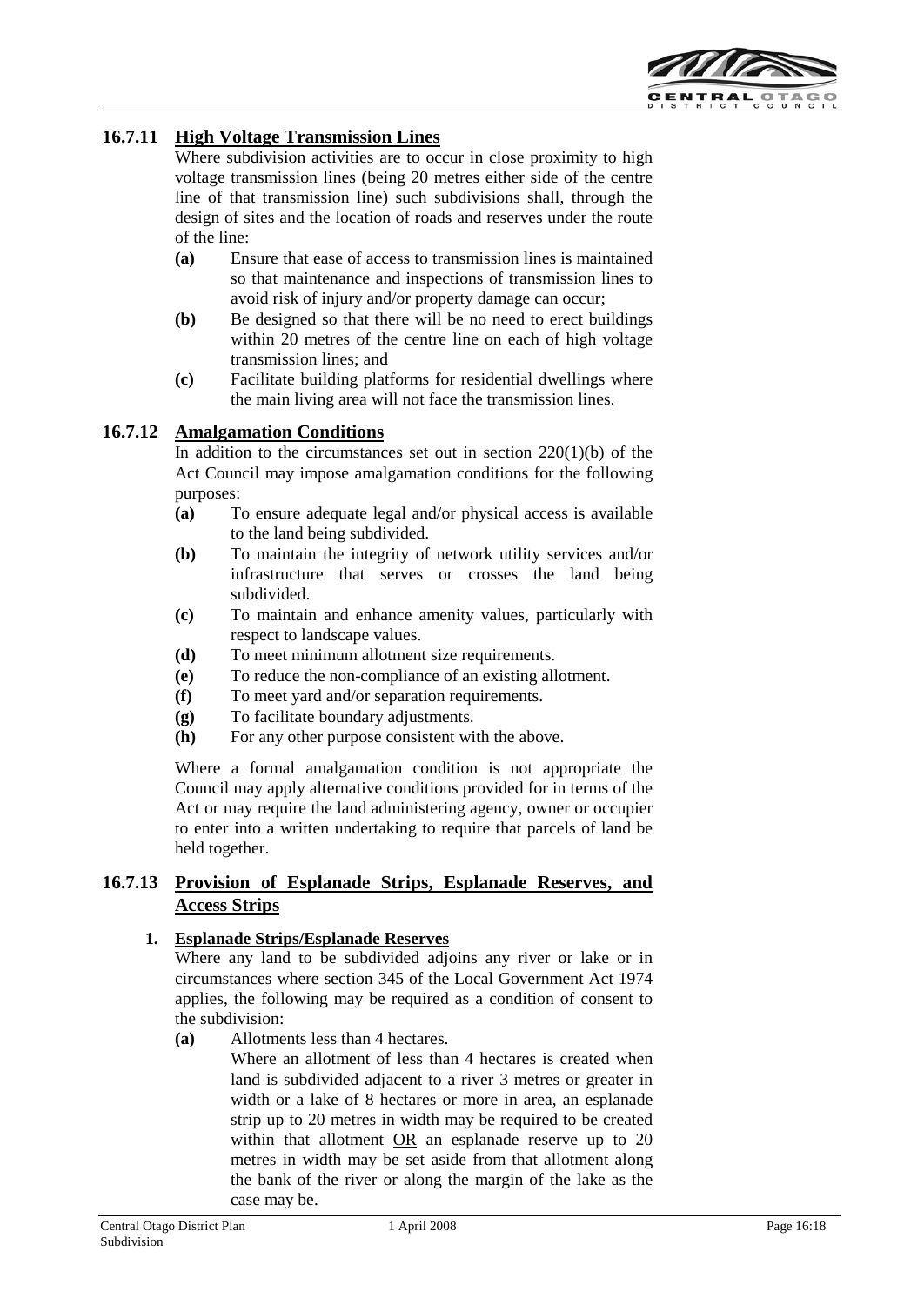

# **(b)** Allotments greater than 4 hectares

Where an allotment greater than 4 hectares is created, Council may require an esplanade strip to be created or an esplanade reserve to be set aside in the following circumstances:

- 1. Where reserves already exist adjacent to or in the general vicinity of the subdivision and an esplanade strip or reserve would complement or increase the width of that land already in public ownership.
- 2. On those streams, rivers or lakes identified in Schedule 19.9
- 3. On any other water body where an esplanade strip or reserve may be necessary to provide for the purposes set out in section 229 of the Act.

Note: The Act requires that Council pay compensation for any esplanade strip or reserve taken as part of a subdivision of allotments greater than 4 hectares.

# **2. Existing Reserve or Road**

Where a reserve or road already exists along the bank of the lake or along the margin of a river or previously existed but the position of the river or lake has changed and reduced the width of the reserve or road in places, then additional land may be required to be set aside as esplanade reserve or an esplanade strip created to increase the reserve or road to a width appropriate to perform the esplanade function.

# **3. Vesting of Lake and River Beds**

Section 237A of the Act shall only apply when it is considered to be in the public interest to vest the bed of the river or lake in the Council.

Matters of public interest may include, but are not limited to, the following:

- 1. Where there is a need, or a potential need, to dredge the bed of the lake or river for some public purpose.
- 2. Where there is the possibility of mineral and/or gravel extraction from the bed that may adversely effect the ecology of the river.
- 3. Where there is the potential need for public structures to be attached to the bed at some time in the future.
- 4. Significant ecological, amenity, and/or recreational values exist.

# **4. Request to Waiver Requirements on a River or Lake Listed in Schedule 19.9**

Where, as part of a subdivision application, an applicant requests that the requirement for access be totally waived in respect of a water body listed in Schedule 19.9, Council will require that the written approval of the Otago Fish and Game Council and the Department of Conservation accompany the subdivision application. This may enable the application to be processed without public notification. In considering whether to waive the requirements for esplanade provisions by way of a condition of subdivision consent, Council will have regard to Policies 16.4.9 and 16.4.10.

# **16.7.13** *(cont'd)*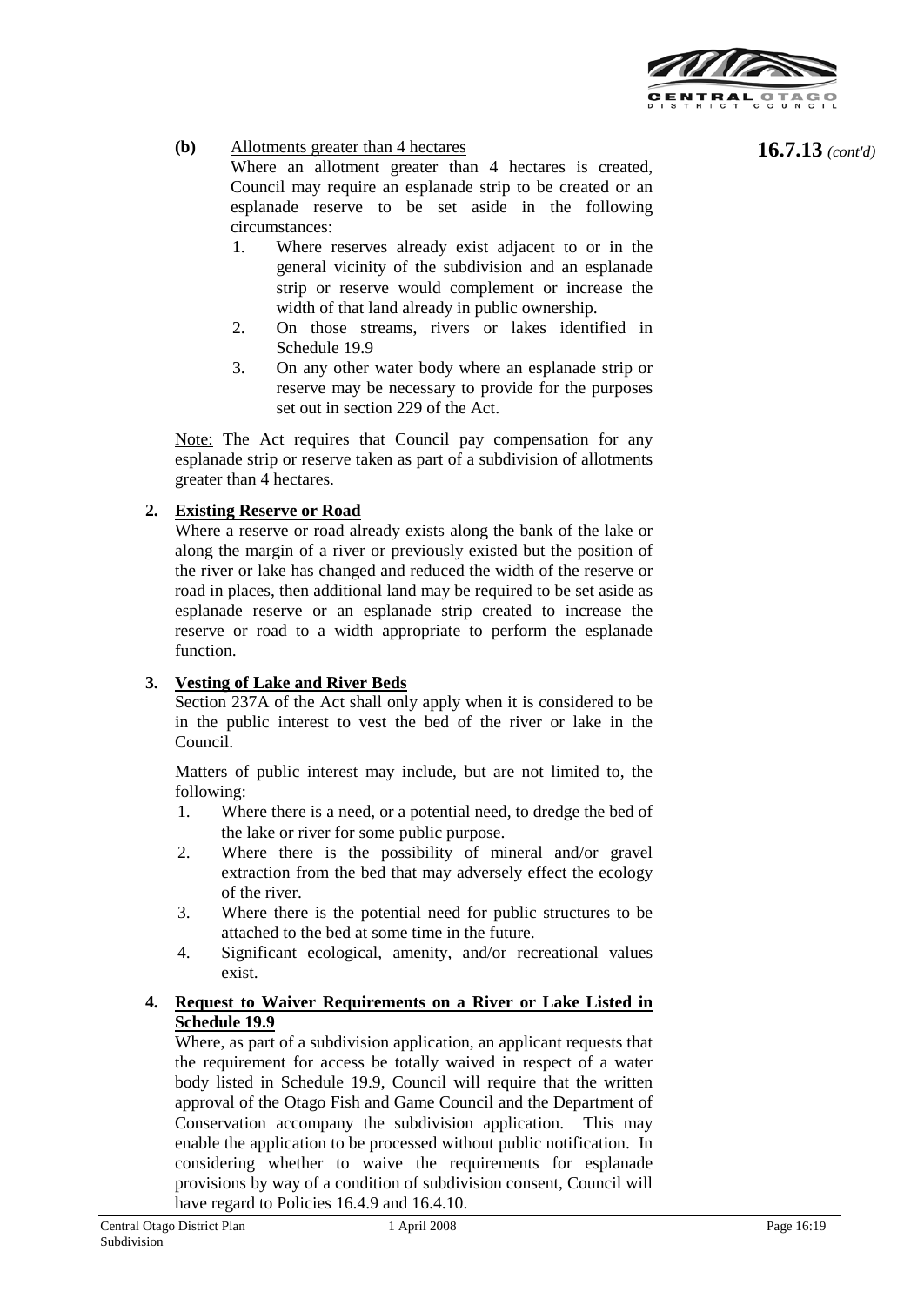![](_page_19_Picture_0.jpeg)

# **5. Agreements for Esplanade Strips and Access Strips**

Council may, from time to time, negotiate the creation of esplanade strips by agreement pursuant to section 235 of the Act, and access strip easements pursuant to section 237B of the Act.

**16.7.13** *(cont'd)*

Priority for any such negotiations for the creation of esplanade strips will be given to those water bodies identified in Schedule 19.9.

Any such negotiation undertaken in respect of access strips will only occur in circumstances where there is no existing or practical physical public access to any river, lake, esplanade reserve, esplanade strip or reserve.